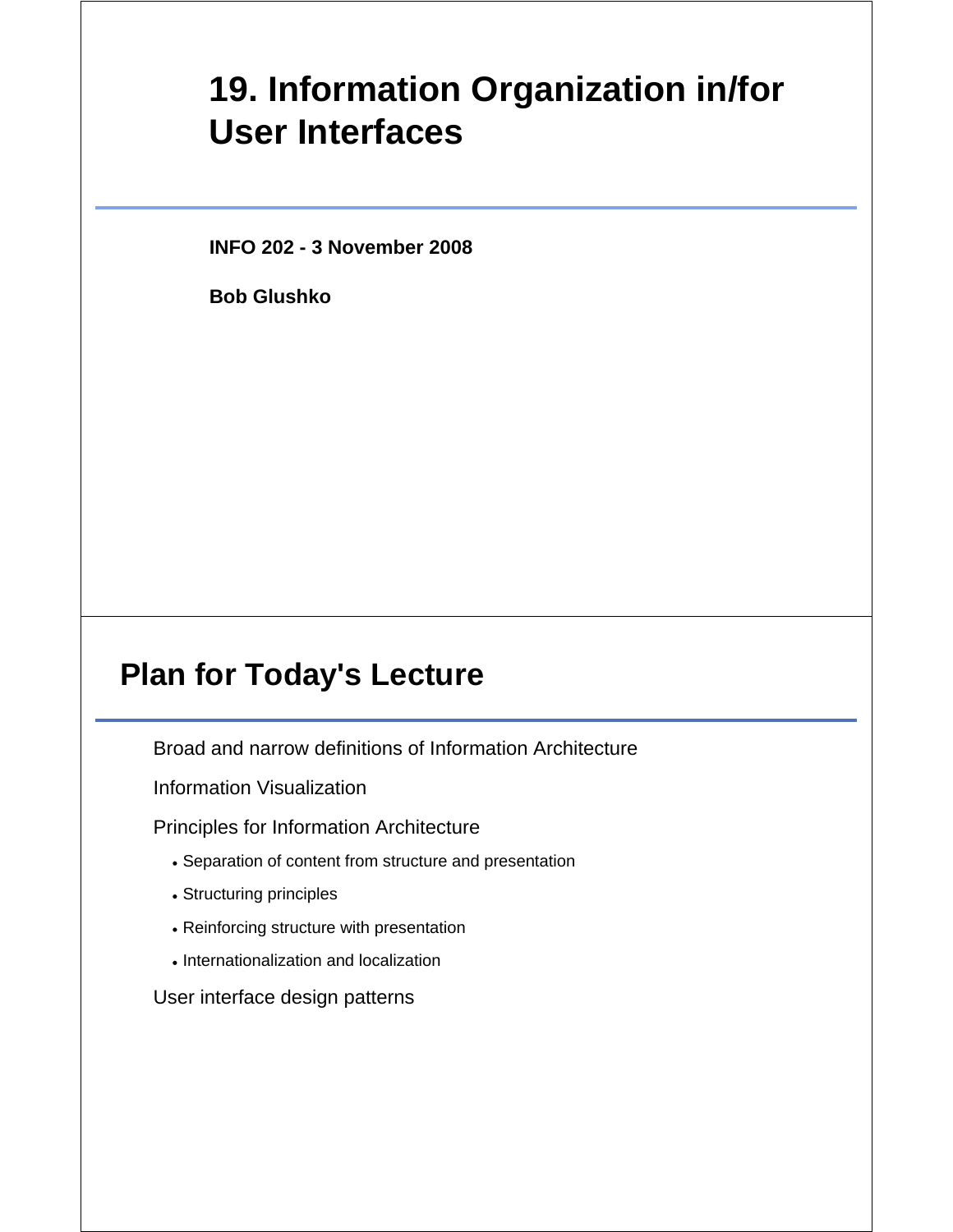# **Defining "Information Architecture"**

An architecture describes a system's components (or "building blocks") and their relationships with each other, using hierarchical and compositional structure to define the component boundaries

This gives an "architected" system an explicit model, in contrast with systems that are implemented incrementally without a master plan or without the effort to create reusable abstractions and components

Abstract patterns of information content or structure are sometimes called architectures

So we define "Information Architecture" by combining the definitions of these concepts:

"IA is designing an abstract and effective organization of information and then exposing that organization to facilitate navigation and information use"

### **A Formula for Information Architecture**

# **INFORMATION ARCHITECTURE =** ((CONTENT MODEL + **INFORMATION STRUCTURE) + NAVIGATION STRUCTURE)**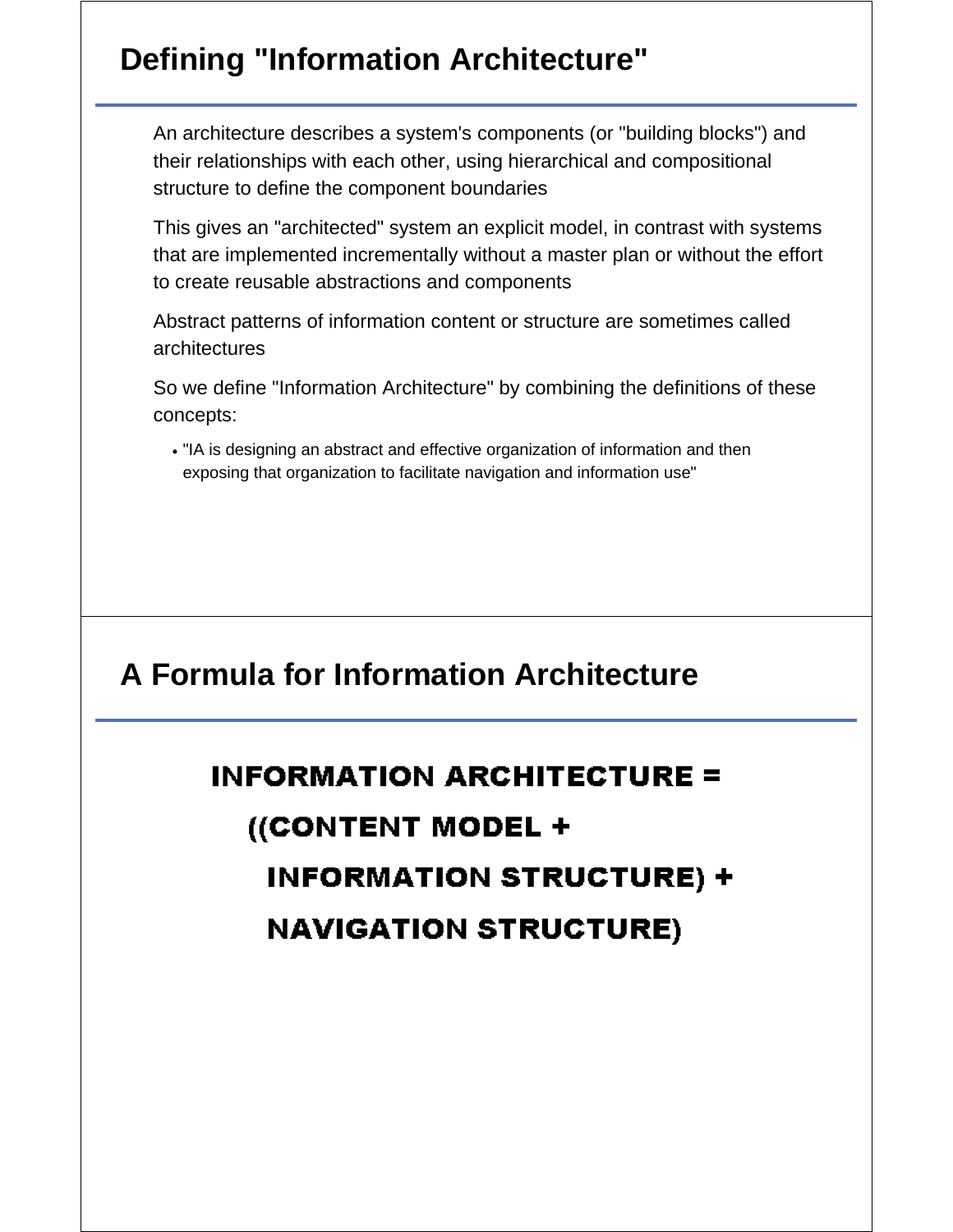### **A Formula for Information Architecture in User Interface Design**

#### **USER INTERFACE DESIGN =**

(Information Architecture +

**INTERACTION DESIGN) +** 

**PRESENTATION DESIGN)** 

**But Not Everyone Agrees with this Definition for IA**

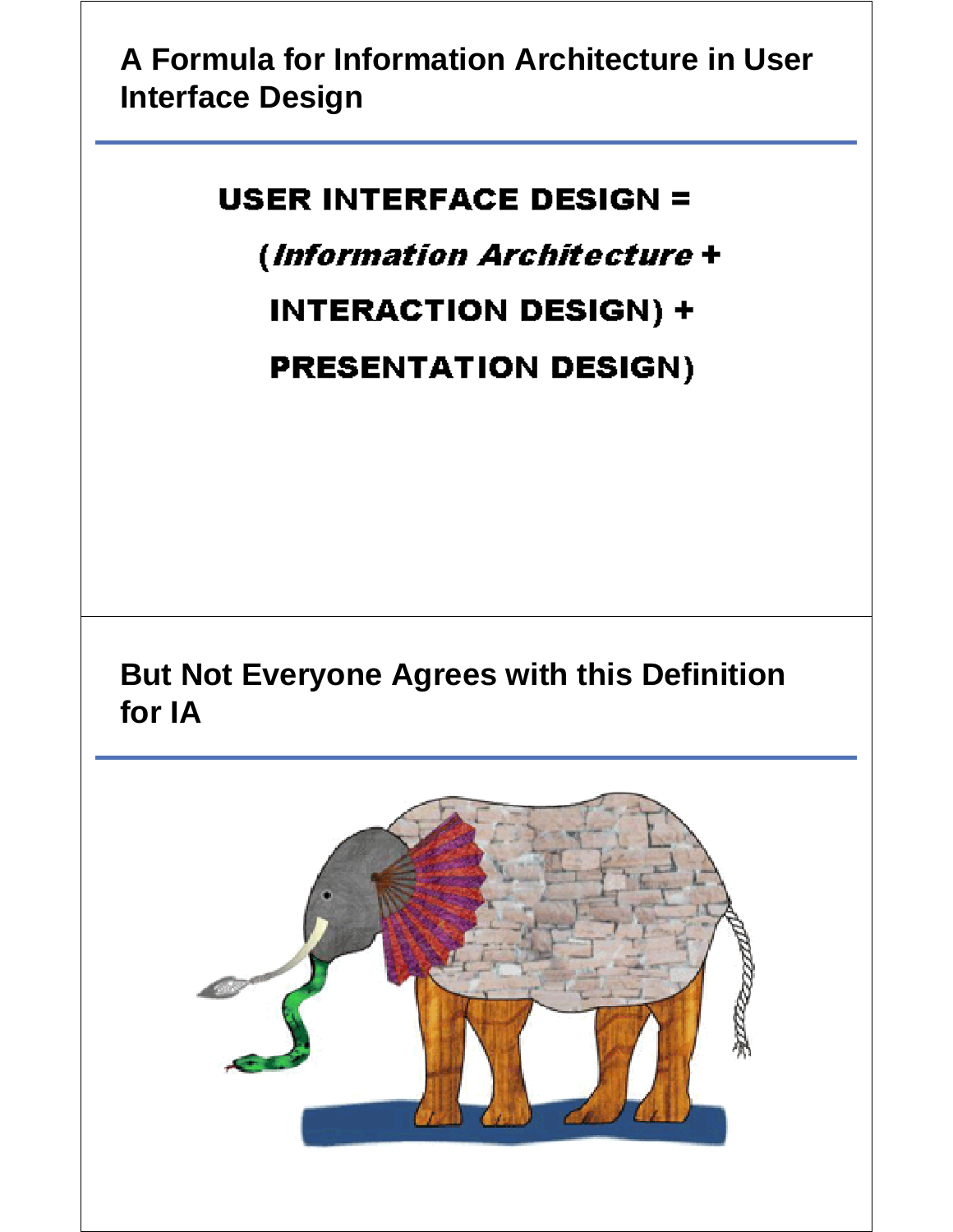# **A More Typical Depiction of IA**



IA defined by the ellipse, which brings in graphic design and doesn't establish content modeling as the foundation

#### **Bounding the Scope of Information Architecture**

Most people would include:

- Content organization / data modeling
- Navigation / interaction design

Some people would also include:

- Visual / graphical design
- Information visualization

Some even include:

- "Experience" design
- "Virtual environment" / "mediated realities" design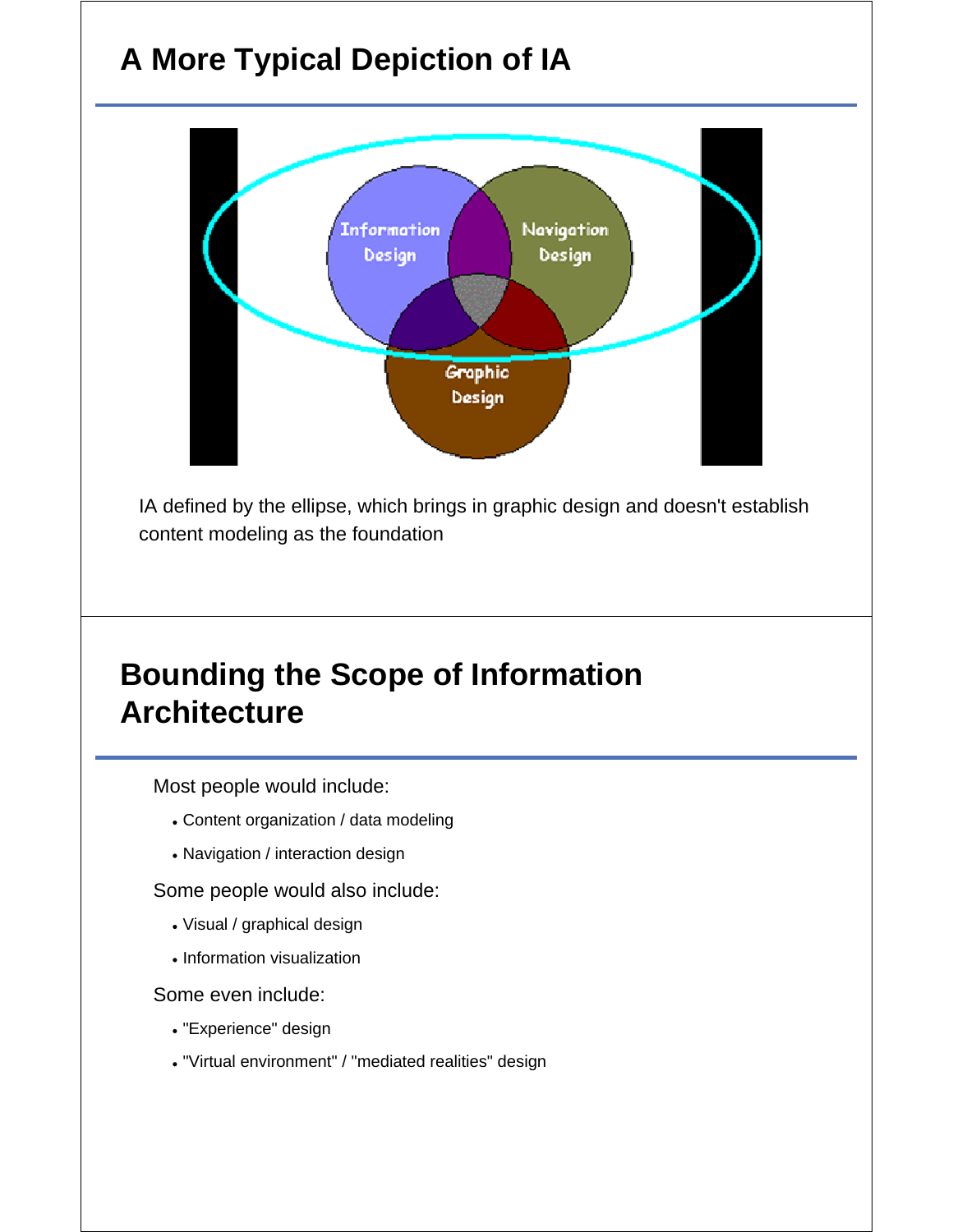### **Information Architecture as the Foundation for User Interface Design**

If you limit the scope of IA to conceptual and structural modeling, IA can follow robust and consistent principles

UIs designed on an IA foundation likewise can follow robust and consistent principles

Many UI design and implementation activities can be automated or "model-based"

There can be substantial reuse of design patterns or components

# **If User Interface Design isn't (or can't be) based on IA**

UI design follows less robust and more iterative methods

- Heuristic evaluation
- Prototyping
- Usability testing to revise prototype (incremental addition of functions, features, and "business rules")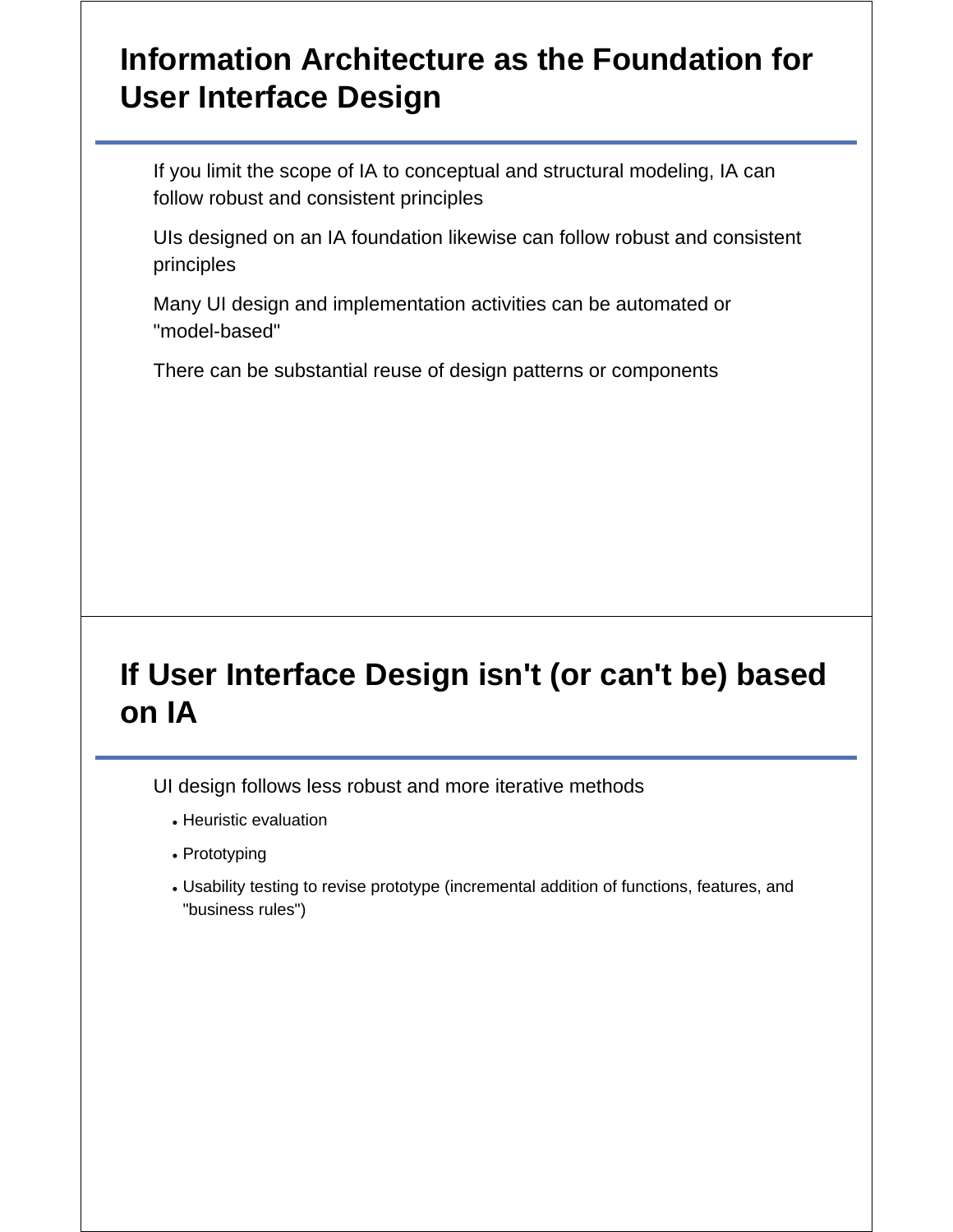## **Nielsen's Ten Usability Heuristics**

A classic set of usability heuristics is Jakob Nielsen's http://www.useit.com/papers/heuristic/heuristic\_list.htm

Note how this iterative methodology interleaves or revisits IA design activities with UI design ones

- "The system should speak the users' language, with words, phrases and concepts familiar to the user"
- "Follow real-world conventions, making information appear in a natural and logical order"
- "Follow platform conventions"
- "Dialogues should not contain information which is irrelevant or rarely needed"

### **Information Visualization**

Information visualization is the depiction of information using spatial and graphical conventions

IV most often involves computer-based, interactive visual representations to exploit human perceptual and cognitive capabilities for perceiving and understanding more information than can be obtained from textual displays

Two primary goals for IV:

- Information Producer Goals: To explain, illustrate, and communicate
- Information Consumer Goals: To facilitate analysis, exploration, and discovery

IV is especially useful for large multidimensional data sets where "sensemaking" requires taking multiple points of view at different levels of abstraction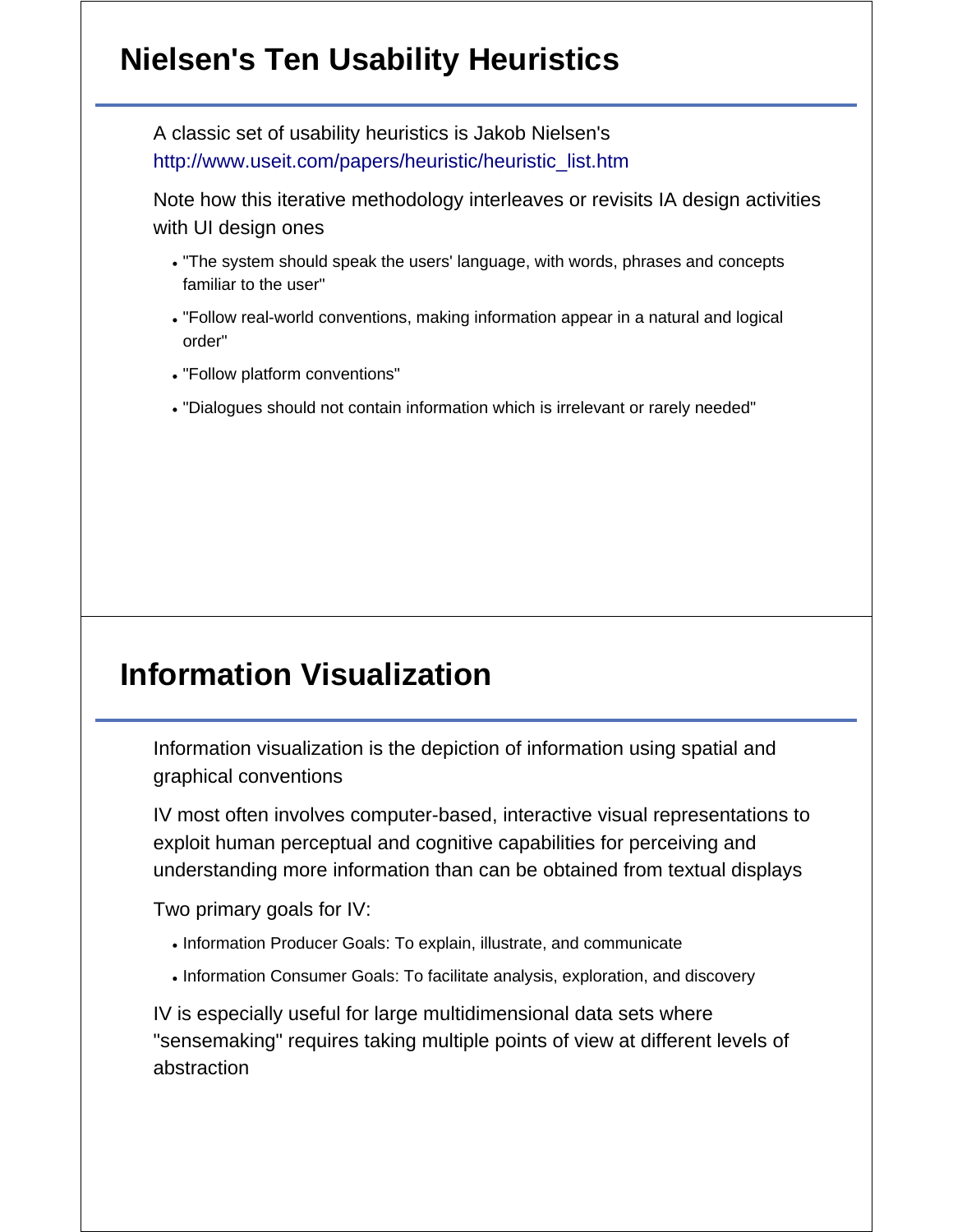# **Minard's Famous Information Graphic**



### **Information Visualization for Business Intelligence**

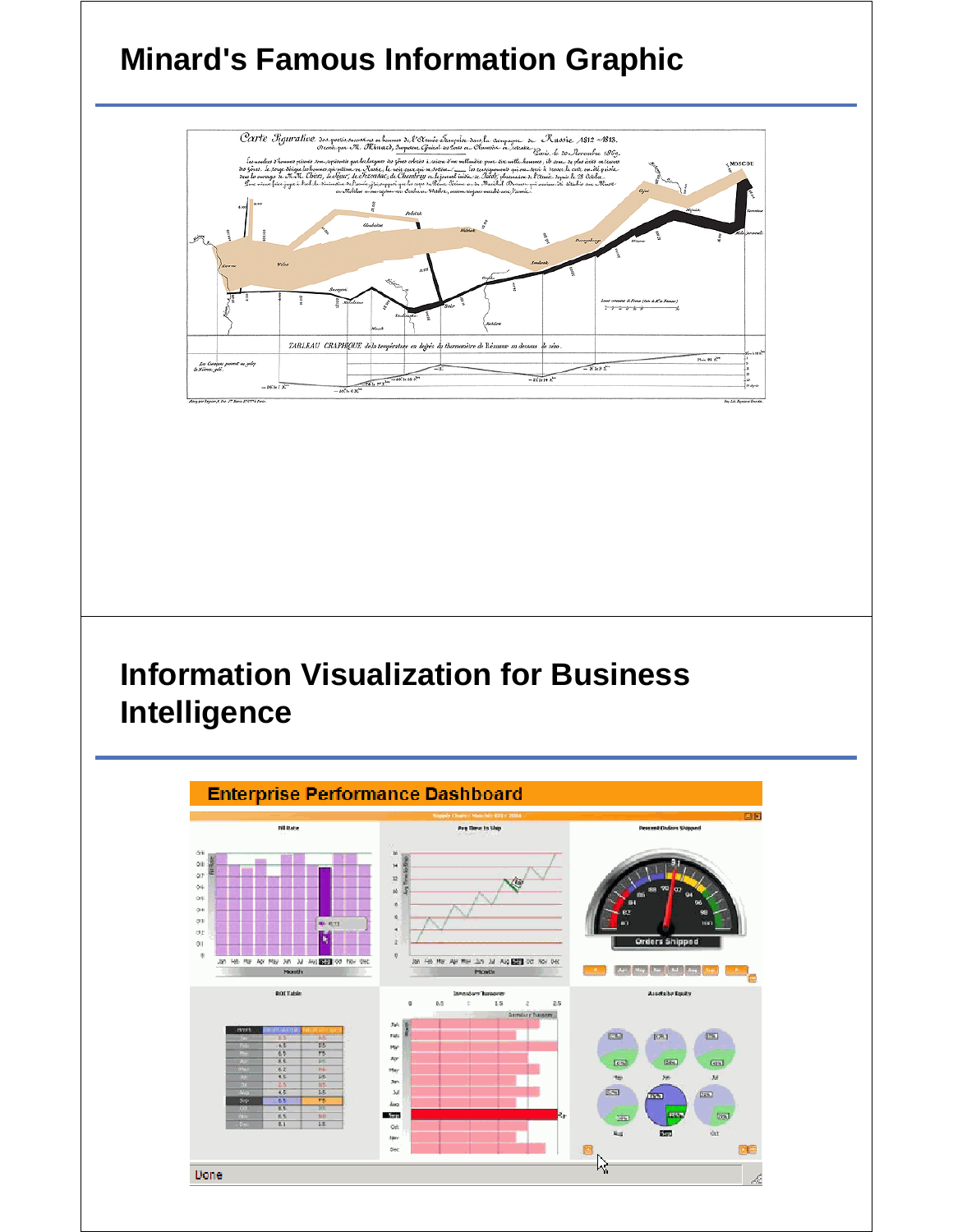# **Info Vis vs. IA vs. UI**

Information Visualization as a design domain has a unique relationship to both IA and UI design as we've defined them today

Like IA, Info Vis pays careful attention to content models and structural relationships

Like UI design, Info Vis seeks to apply interaction structure and presentations to the underlying information

But Info Vis often succeeds by transcending or ignoring the underlying information models and instead imposing creative alternatives to them

#### **User Interface Design Idioms (Tidwell)**

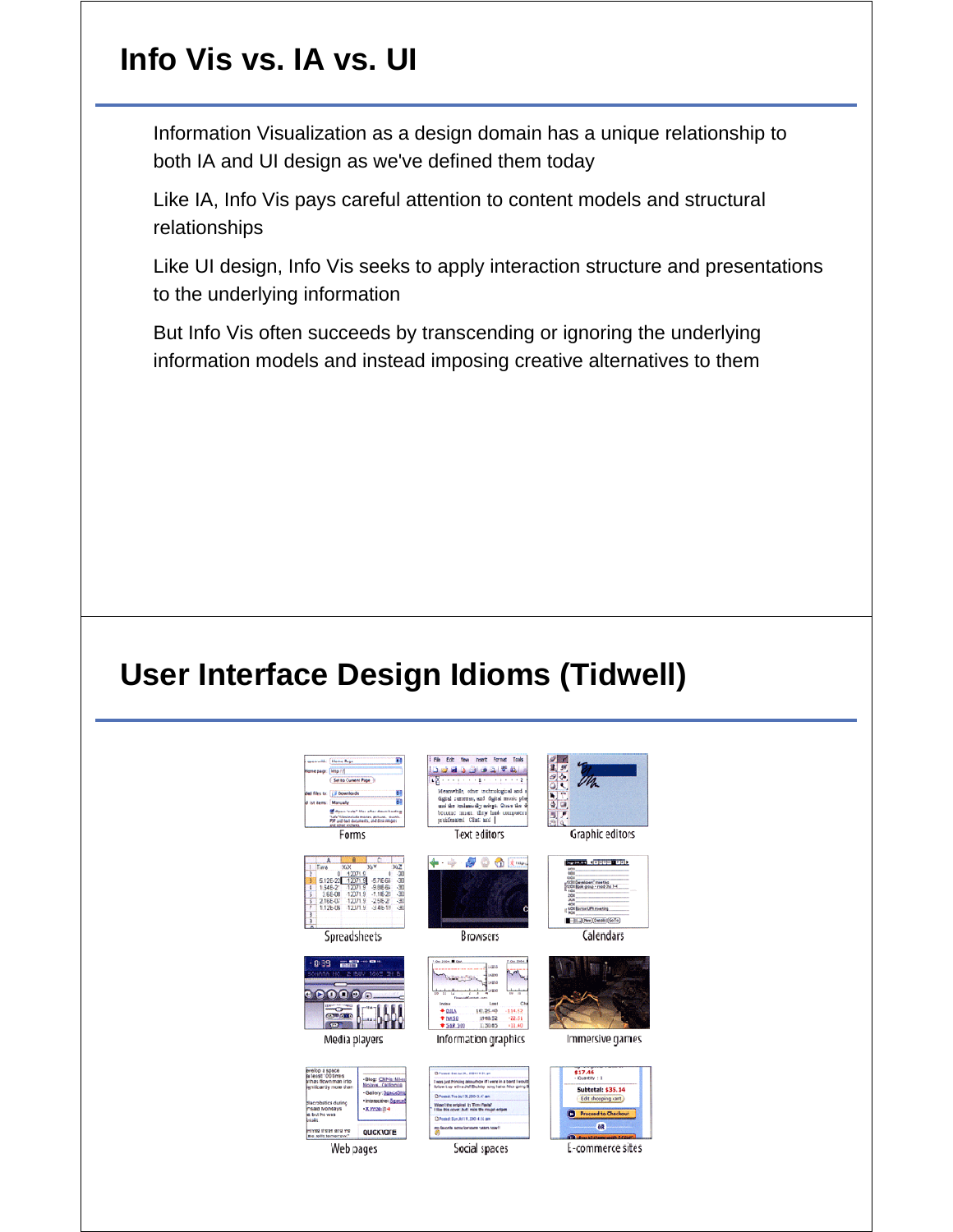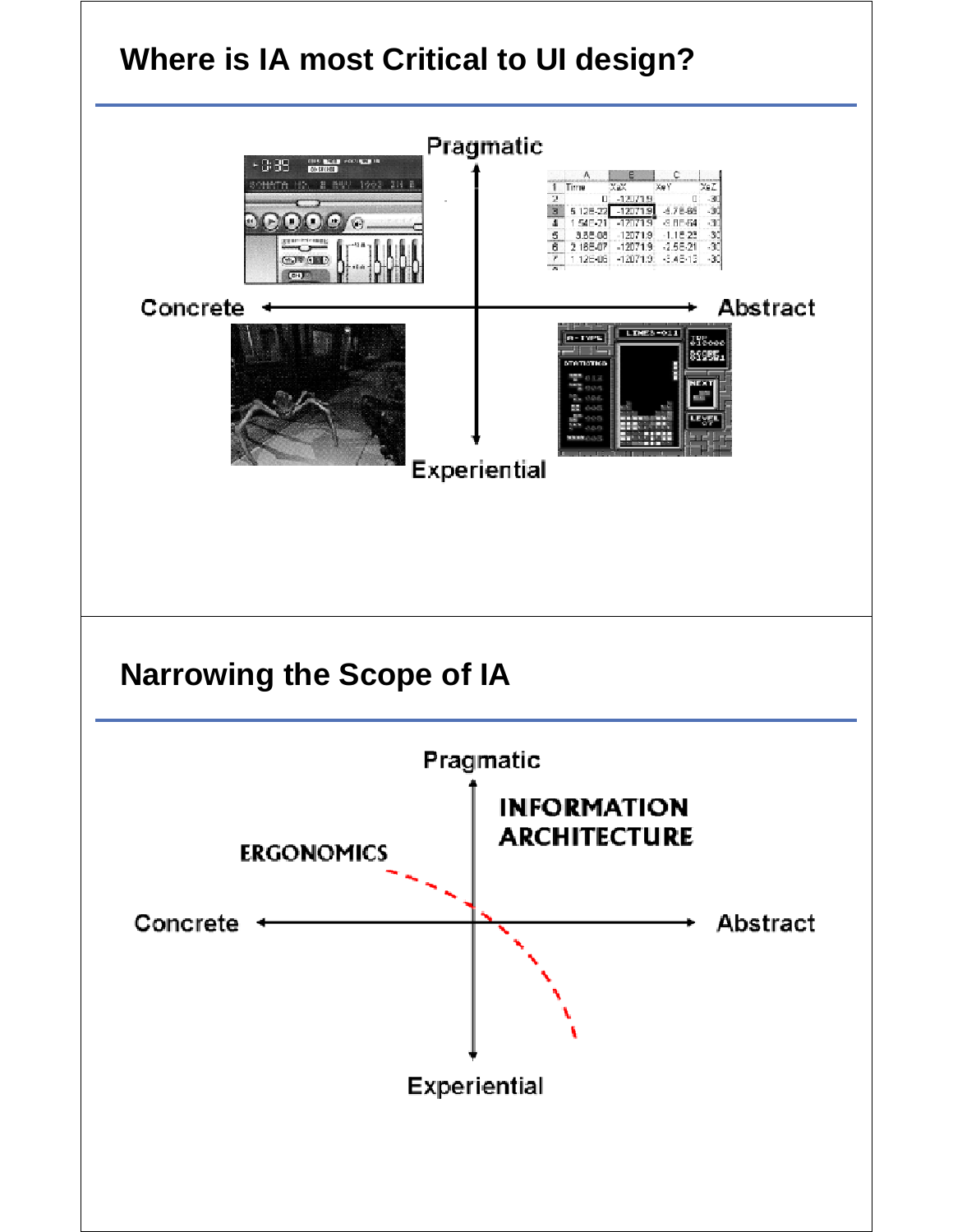# **Application Types in this Narrow Scope**

Applications in this region of the overall design space involve information that is explicitly organized -- governed by rules or constraints

The applications can be thought of as software artifacts that present, collect, and manipulate information according to these rules or constraints

For "Transactional" applications the rules are encoded in document type and process models from some specific domain

Many "Visualization" applications operate on document and data models from multiple domains and apply additional structural and presentational models (or "metaphors") to them

#### **Model-based Transactional IA [1]**

Generate the application (or a "scaffold" for it) from the models

The model can be directly used to generate the software needed to manipulate, transform, or display instances

The model can be interpreted by a generic software platform to configure its behavior

(We'll talk more about model-based user interfaces in the next lecture)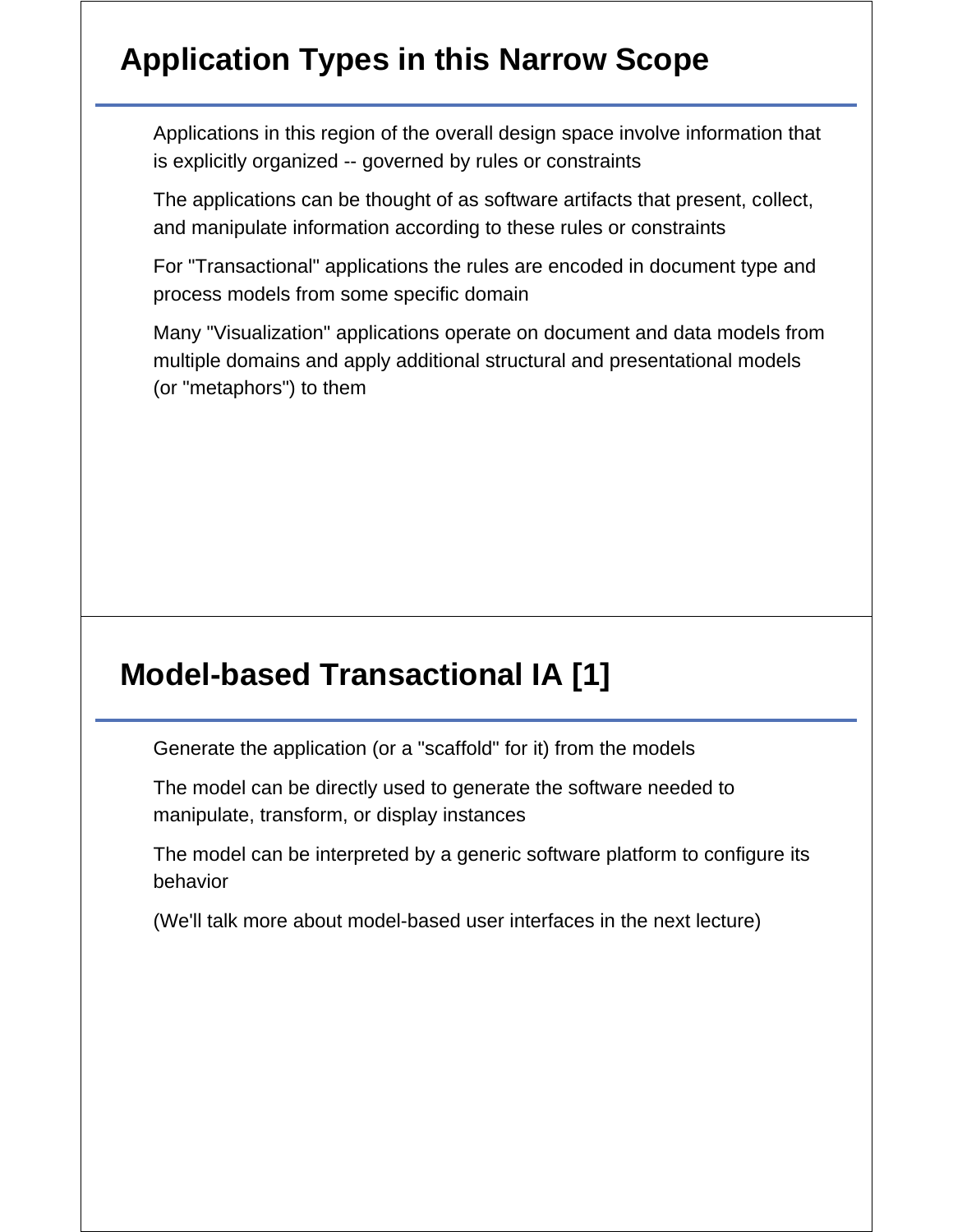# **Model-based Transactional IA [2]**

Evaluate the model-based application with usability or other \*-ility techniques

Revise the models as suggested by these evaluations

Regenerate the application from the revised models

# **The Most Important Principle for Information Architecture**

We say "the document is about … the photograph is about… the movie is about"

We're expressing a distinction between information as conceptual or as content: and the physical container or medium, format, or technology in which the information is conveyed

It is very useful to think abstractly about "information content" without making any assumptions or statements about the "presentation" or "rendition" or "implementation"

Separating content from its structure and presentation is the most important principle of Information Architecture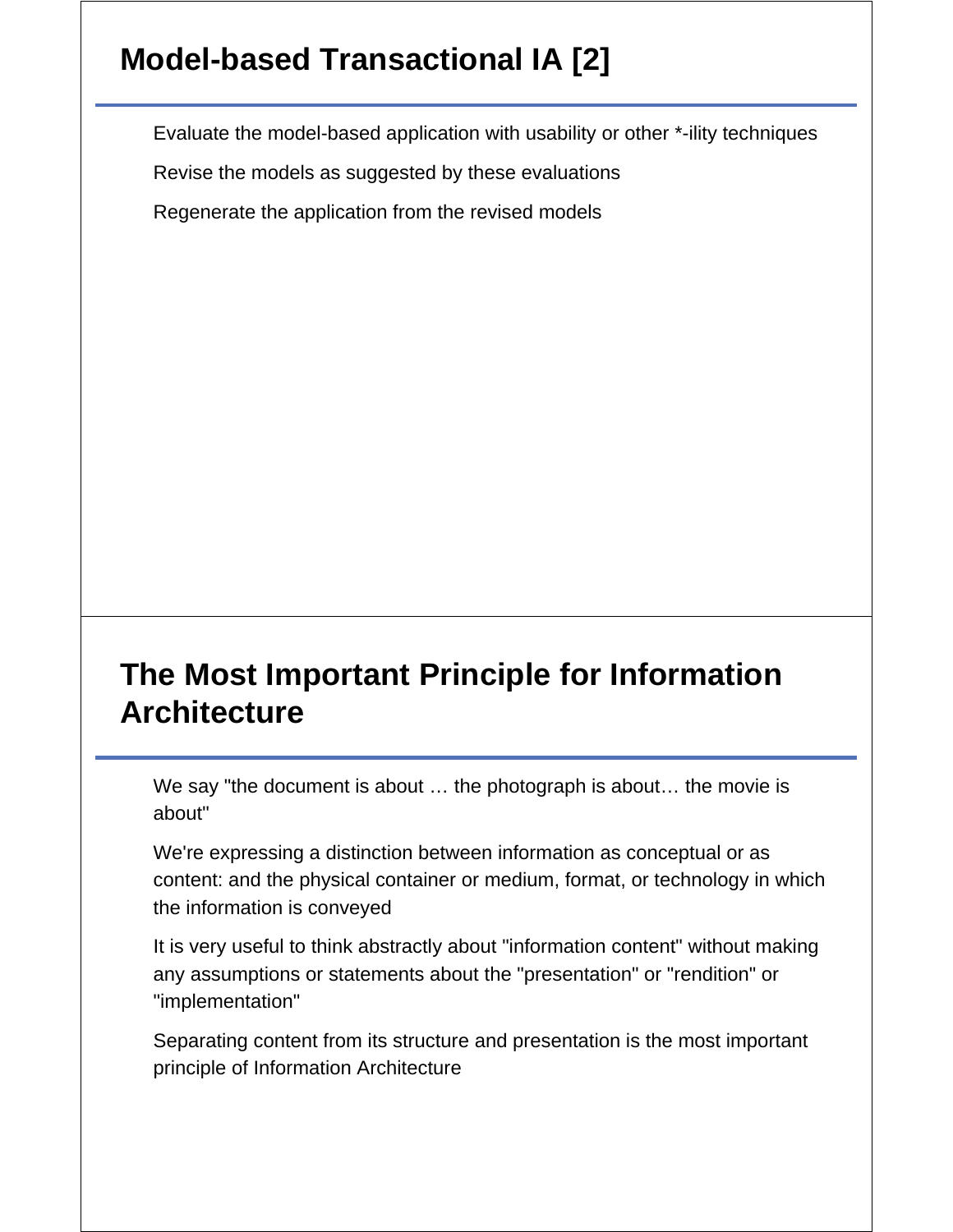# **Three Types of "Stuff" or Kinds of Information**

*Content* – "what does it mean" information

*Structure* – "where is it" or "how it is organized or assembled" information

*Presentation* – "how does it look" or "how is it displayed" information

#### **Content Components**

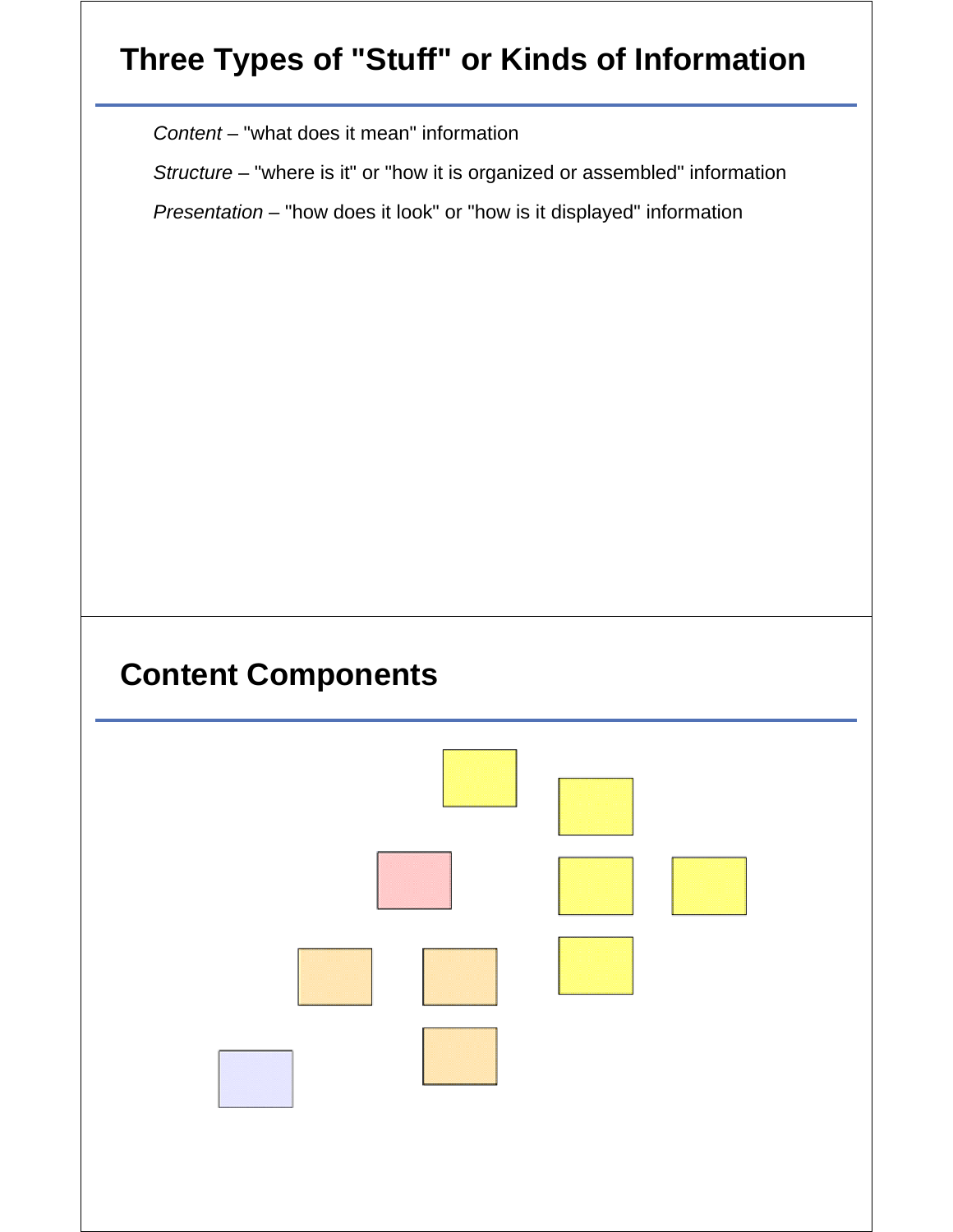# **Structural Information**

Physical piece of a document or user interface (e.g. table, section, header, footer, panel, window)

Embodies the rules on how content components fit together, often hierarchical

Often driven by context of document use

Most applications and web sites are organized with a small set of structures:

- Lists/hierarchies
- Networks/links

# **Applying Structure**

The structural components provide the hierarchical "skeleton" or "scaffold" into which the content components are arranged; the structure remains fixed when the content changes

Structural components are often identified by the names attached to pieces of information – think of the outline or table of contents or lists of various kinds

Frequently a close relationship between structural and presentation items, especially in a paper document. This goes some way to explaining why the document-centric school places such strong emphasis on structural components.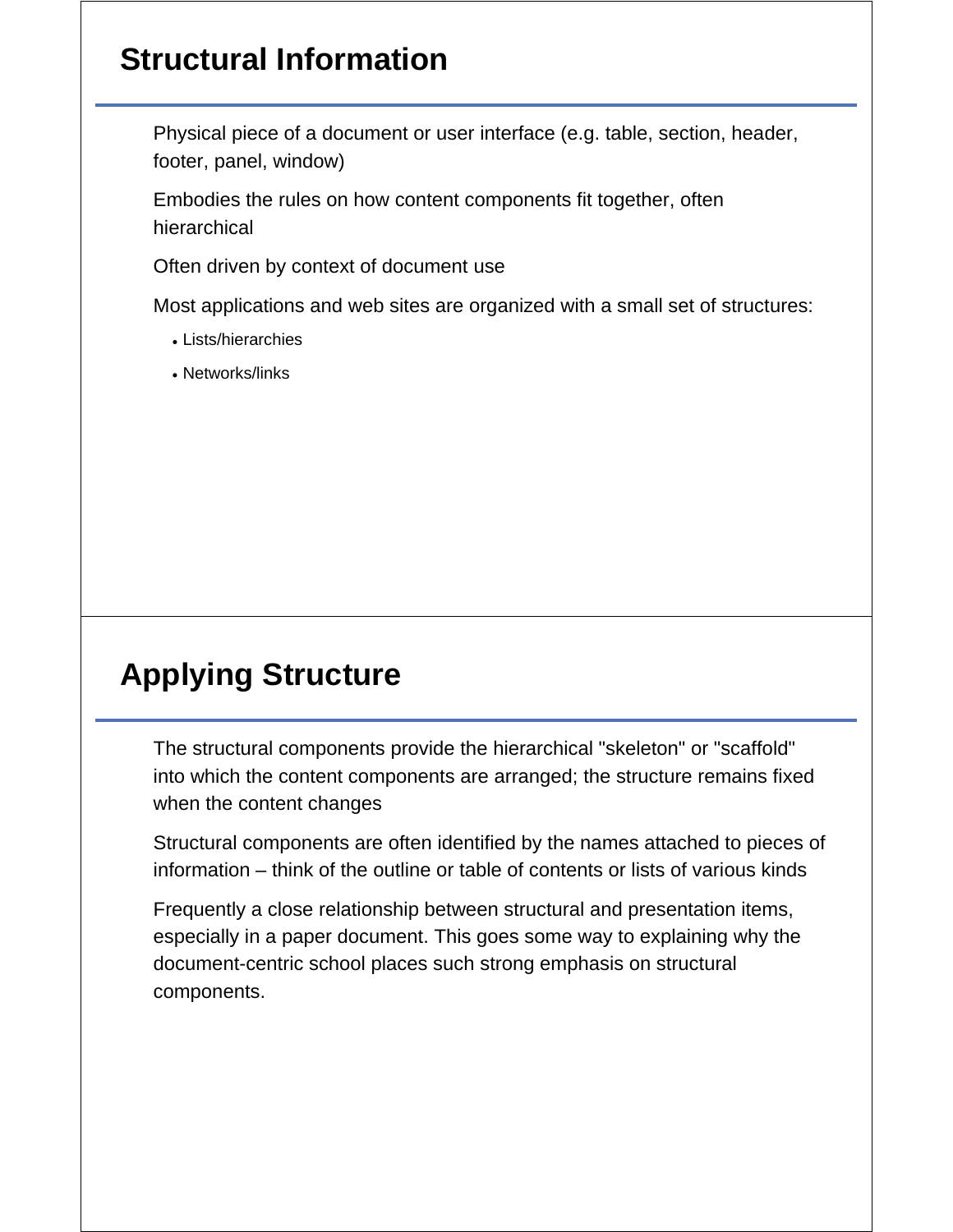# **Structure is Independent of Content**



# **Structural Relationships Among Components Expressed as a Hierarchy**

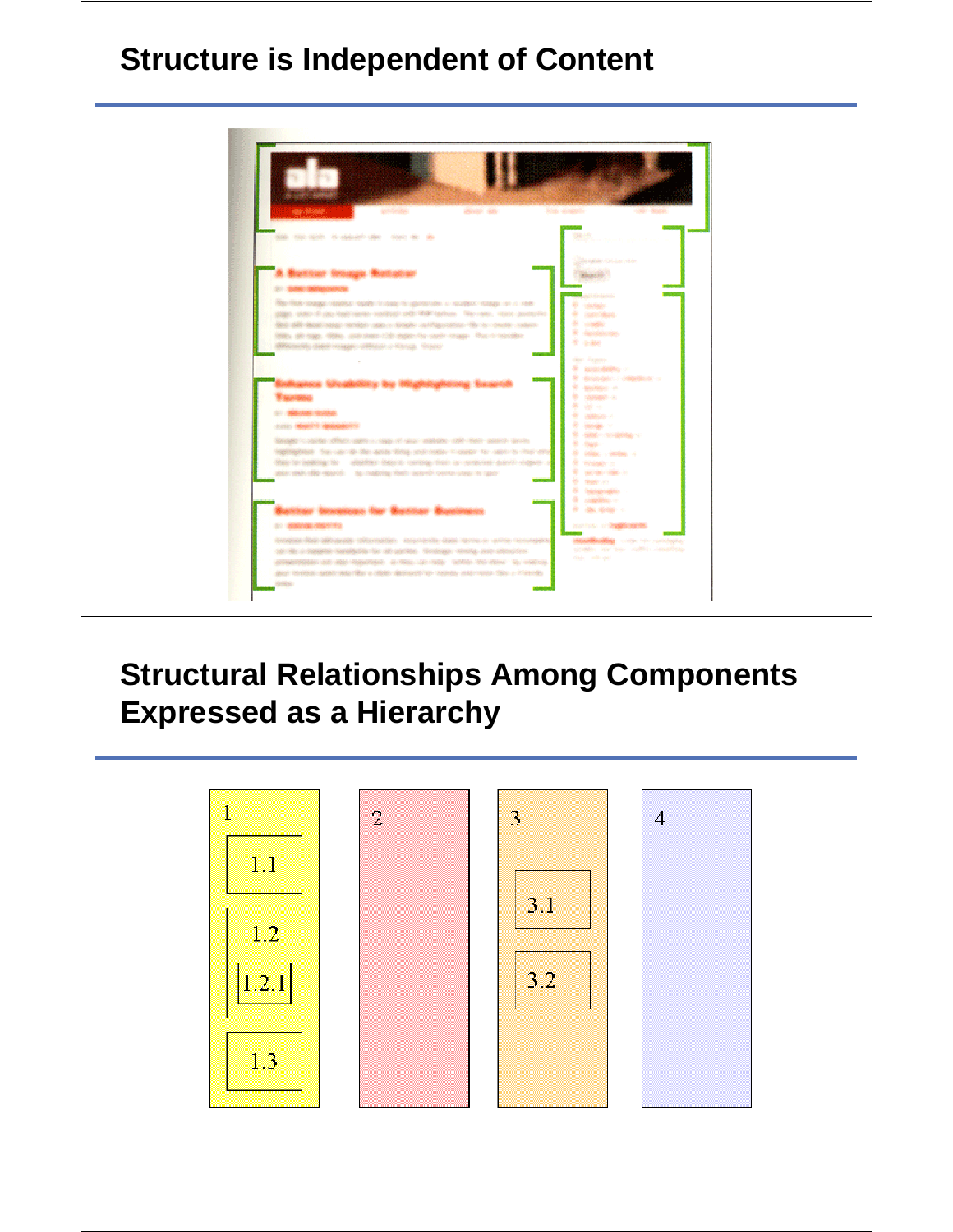# **Lists**

Common types of lists in user interfaces and applications:

- Lists of objects -- e.g., an inbox full of email messages
- Lists of actions or tasks -- e.g., browse, buy, sell, register
- Lists of subject categories (or facets) -- e.g, health, science, technology
- Lists of tools -- e.g., calendar, address book, notepad

### **Entry Points**

Similar to list structures are "entry points" -- structures that are "wrapped around" some set of content components to provide an organized way to access them

Most familiar examples are tables of contents and topical indexes; these are created from the names or other descriptive metadata for each component (which might first be extracted by processing the component content)

An entry point can be created as a static structure at design time, but preferably would be dynamically generated at run time

There are many similar examples of entry point structures generated from the names or descriptors of content components (Tables or Lists of content of type "X")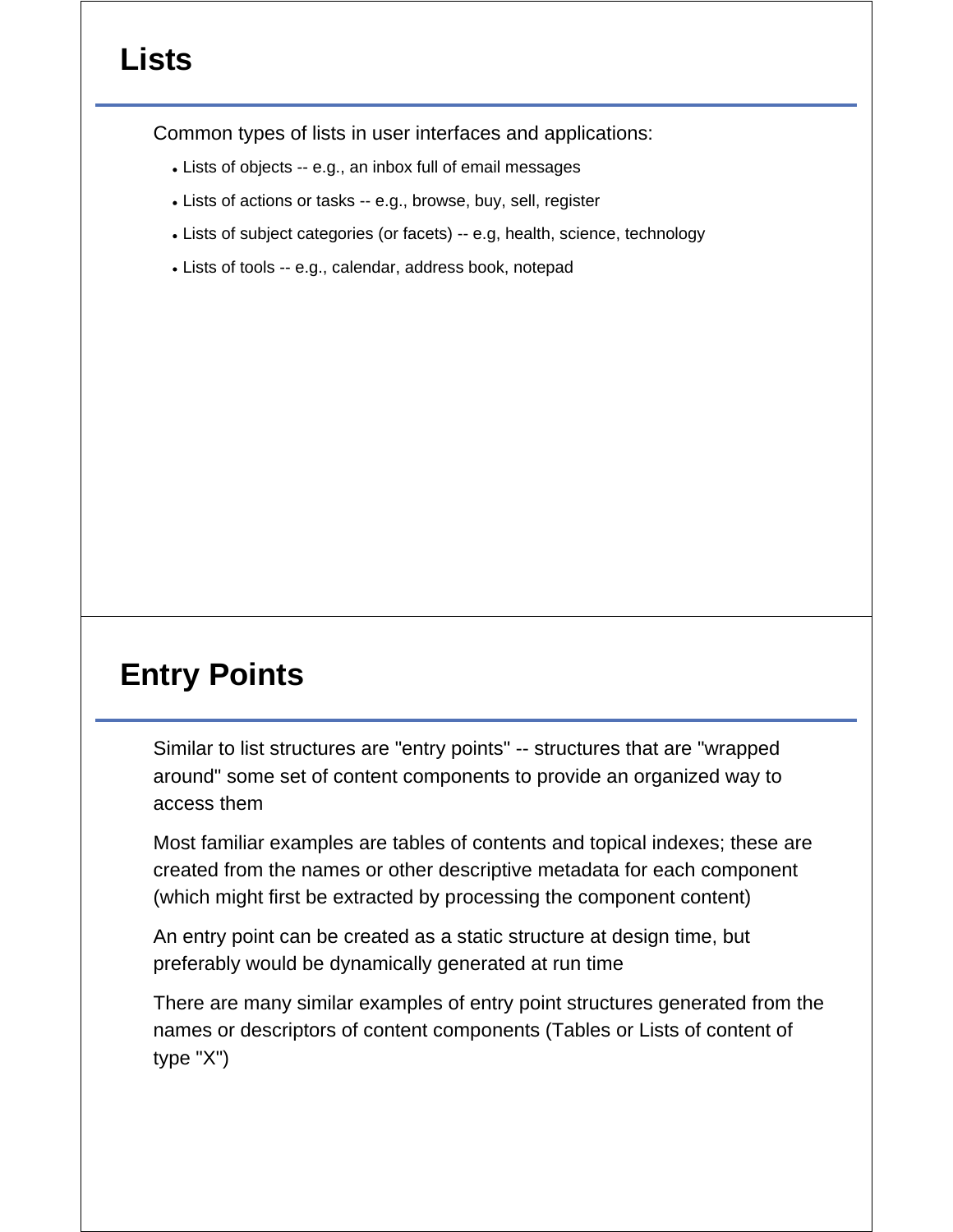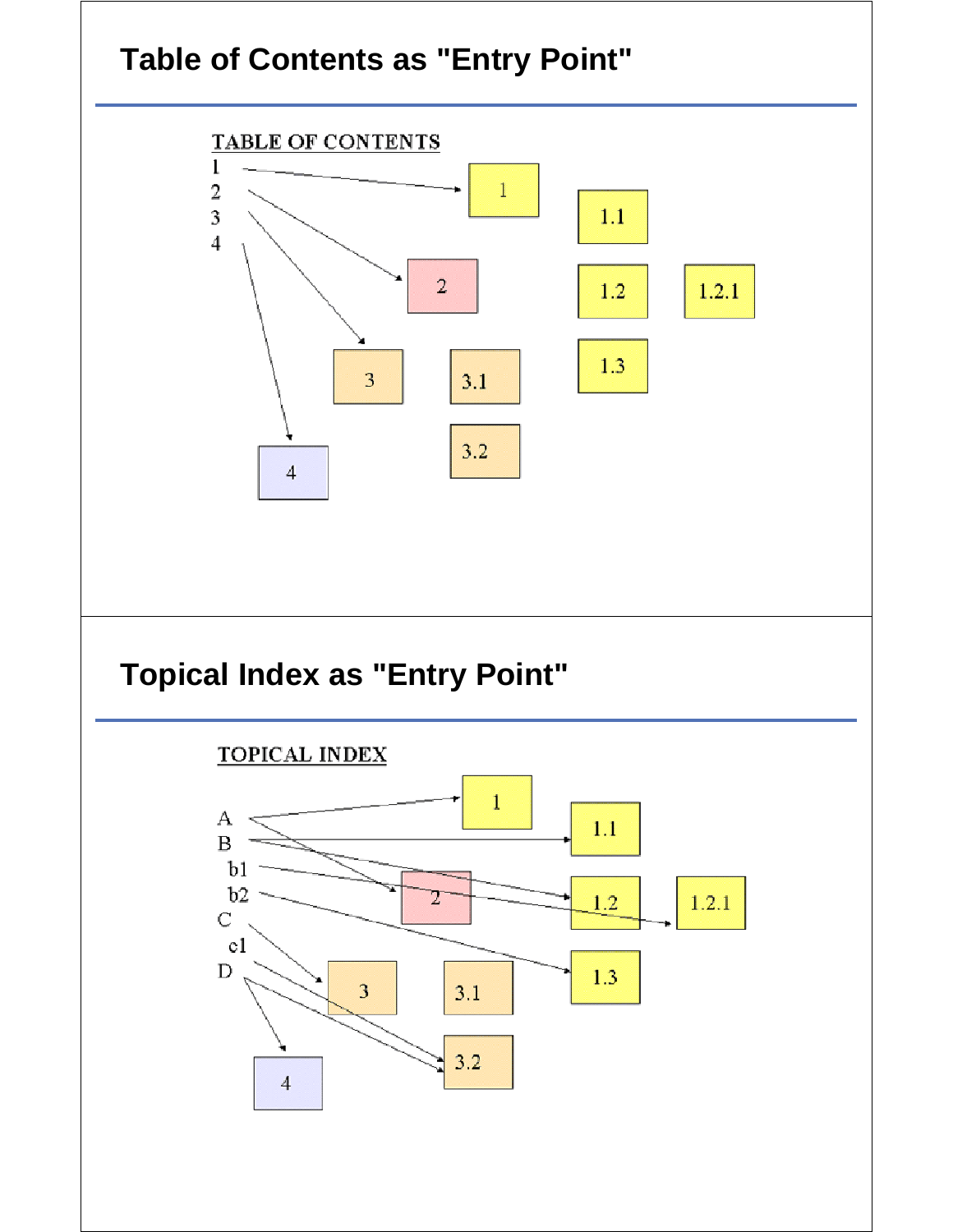# **Structural Relationships Among Components Expressed as a Network**



# **Links**

Links are relationships between components that can express content as well as structural information

A link is represented in a logical model by its:

- Anchors -- the point, region, or span within the components to which it refers
- Type -- the semantics that the link relationship represents; not always explicit
- Directionality -- is the link one or two-way? Is the relationship meaningful in both directions? Does the reverse direction link mean the inverse?
- Cardinality -- 1 to 1 to many?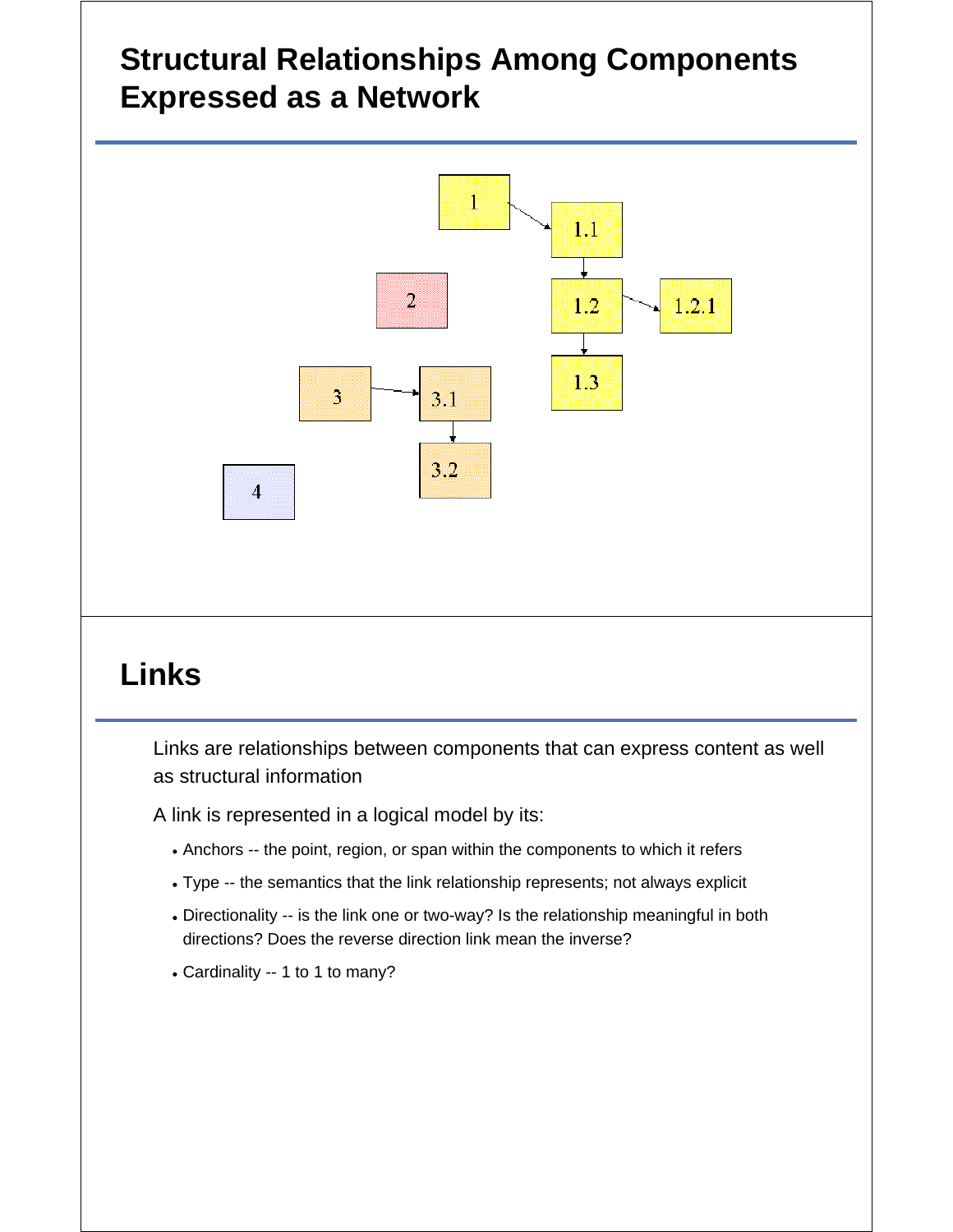# **Link Structures**



# **Navigation Structures**

Navigation structures support finding or moving between components

- Forward or back in some structural organization
- Forward or back in a temporal organization (history list) or according to other relationships associated with the content components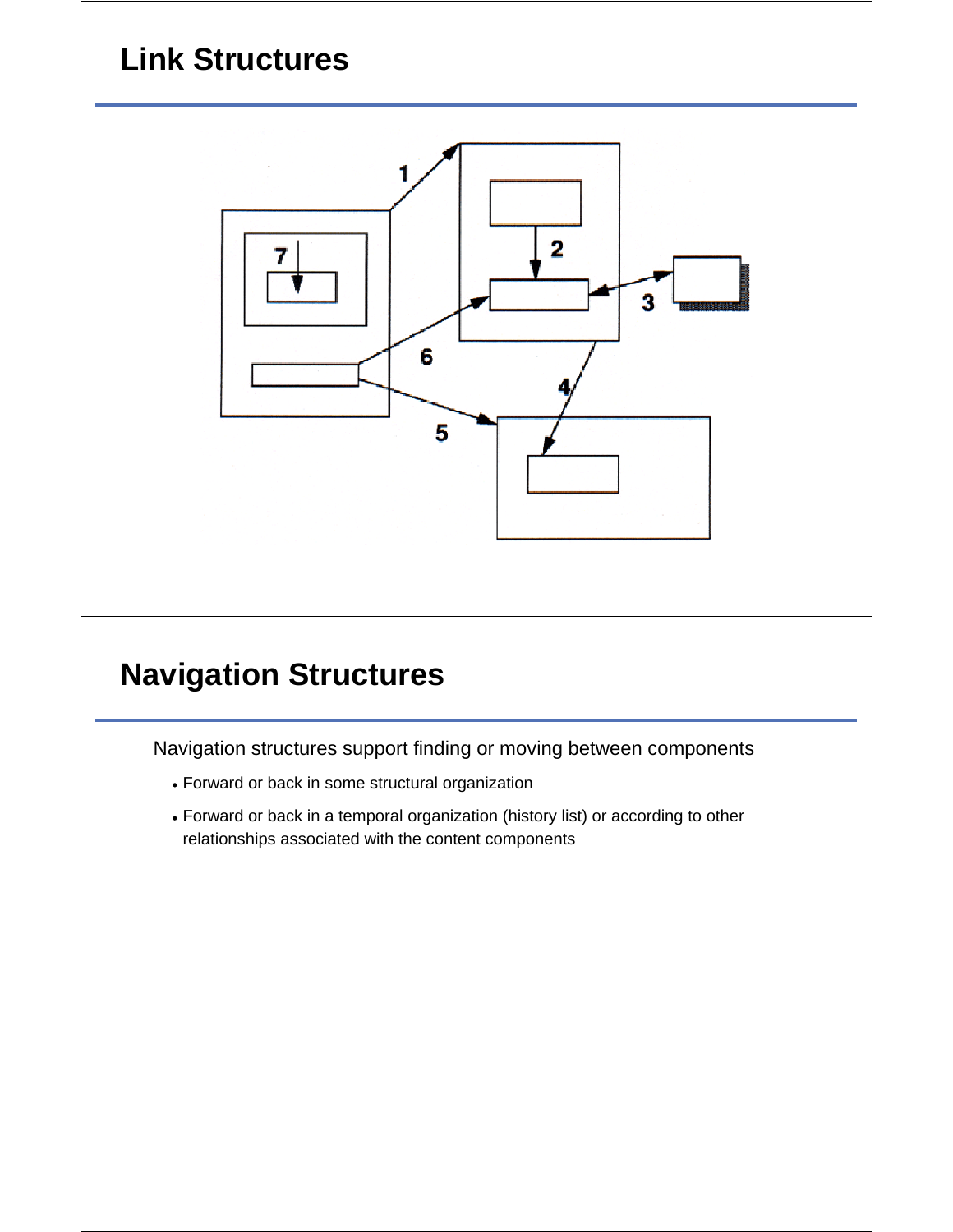# **Presentation Information**

Human-oriented attributes for visual (or other sensory) differentiation (type font, type size, color, background, indentation, pitch, ...)

Good user interface design correlates this with structural or content information

Presentation affects structure and content by applying transformation rules to them

Some transform rules are explicit

Some transform rules are implicit or ambiguous or misleading

#### **Binding Structure to Presentation - Alternatives**

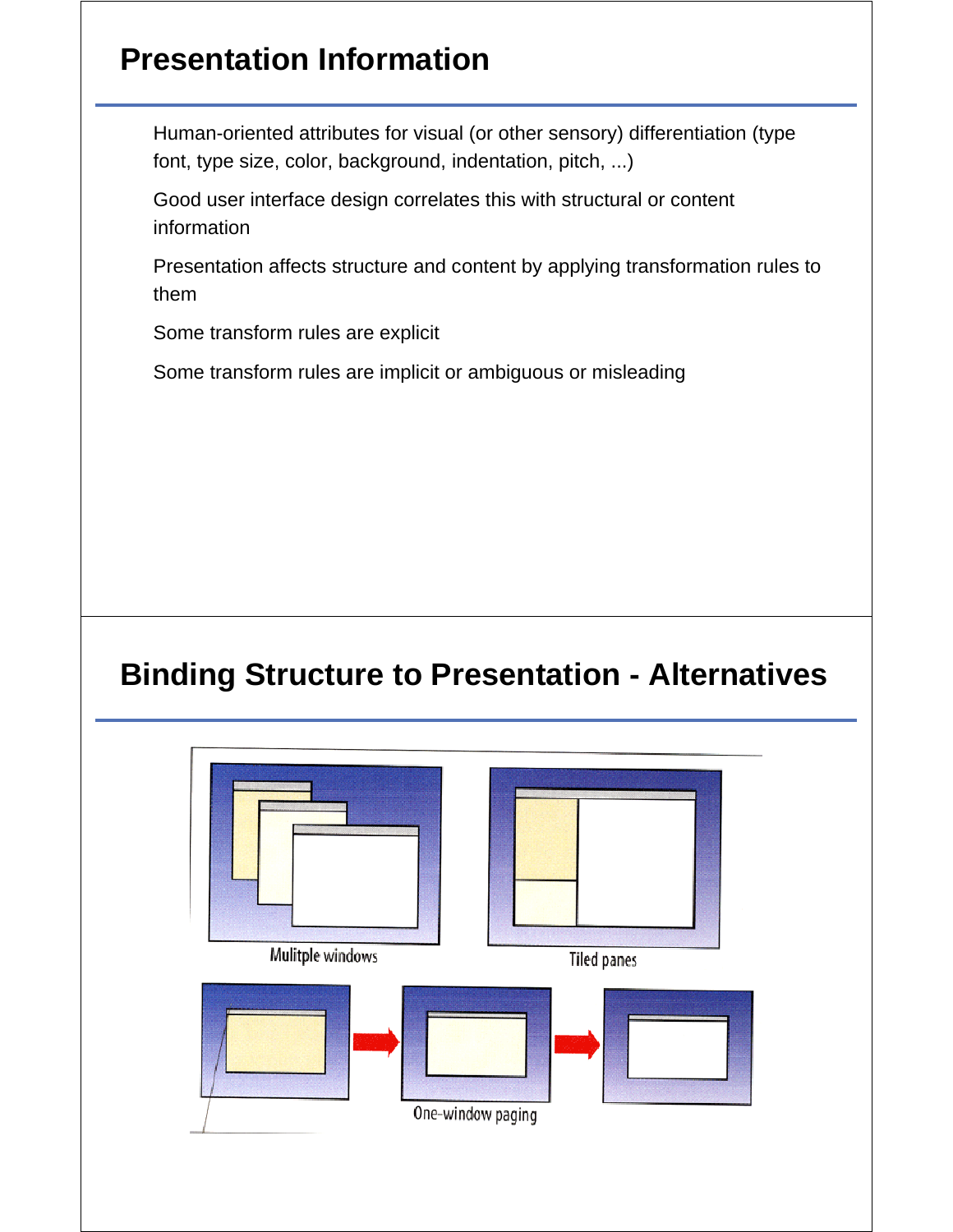

### **Internationalization**

Internationalization is the design of products and services so that they can be easily localized for specific languages and cultures

Many of the architectural and design principles for internationalization are specializations of the "mother" principle to separate content from presentation:

- Leave text outside of graphics
- Separate strings/labels from code in scripts
- Use variable names that are not words in the scripts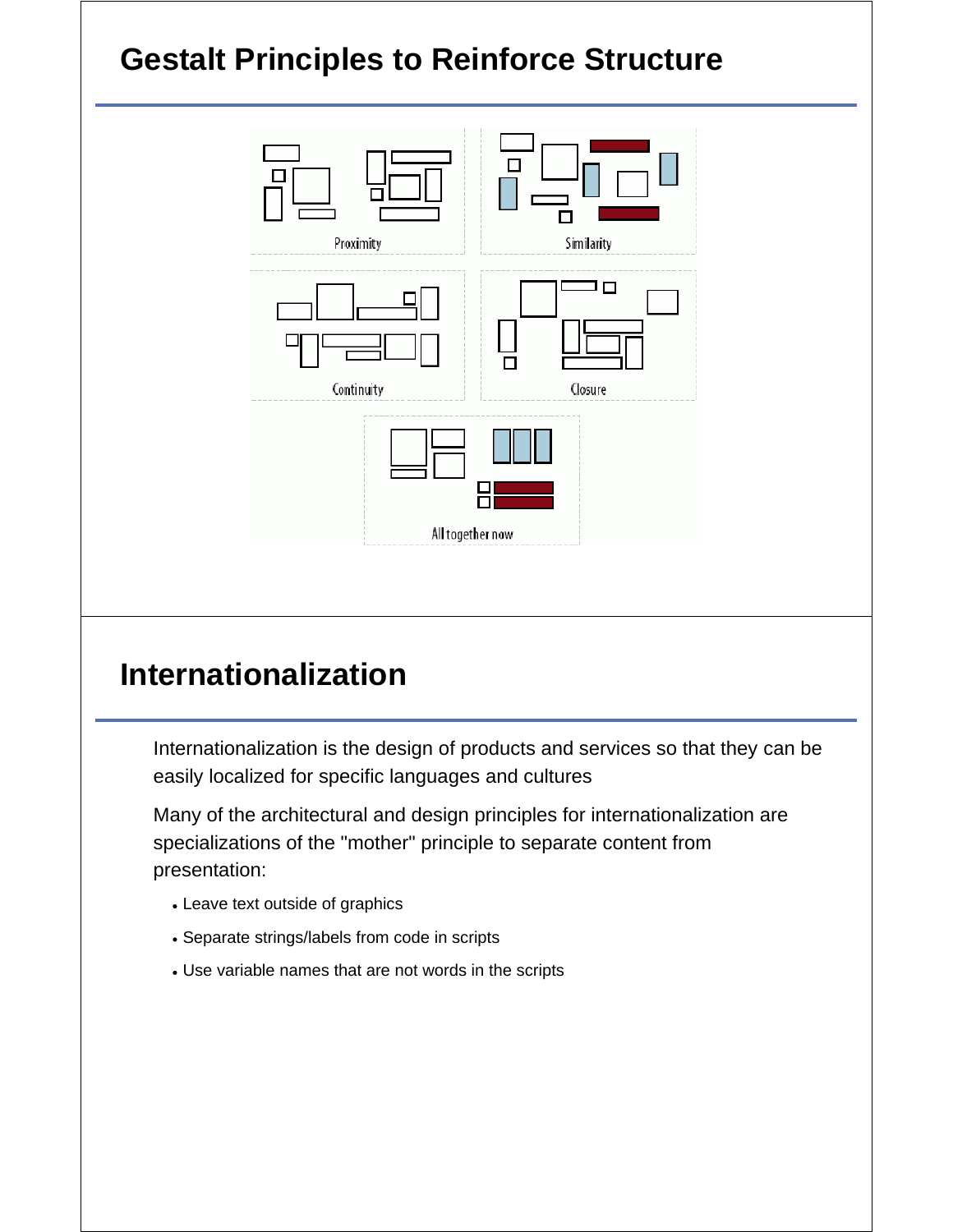### **Localization**

Localization is the process of adapting the content and applications of a product or service to make it acceptable for a particular cultural or language market

Translation is the primary localization activity

The ease / automatability of localization depends on the principles and techniques used in internationalization

#### **User Interface Design Patterns**

A very promising approach to making UI design more efficient, systematic and predictable

Patterns are solutions to common UI design problems that embody best practices for using structures and presentations for specific types of content

You can think of them as a very high level design vocabulary that guides designers toward better solutions than they would build if they started from less principled and tested starting points

Pattern libraries help even experienced designers, but provide the most value for relatively inexperienced ones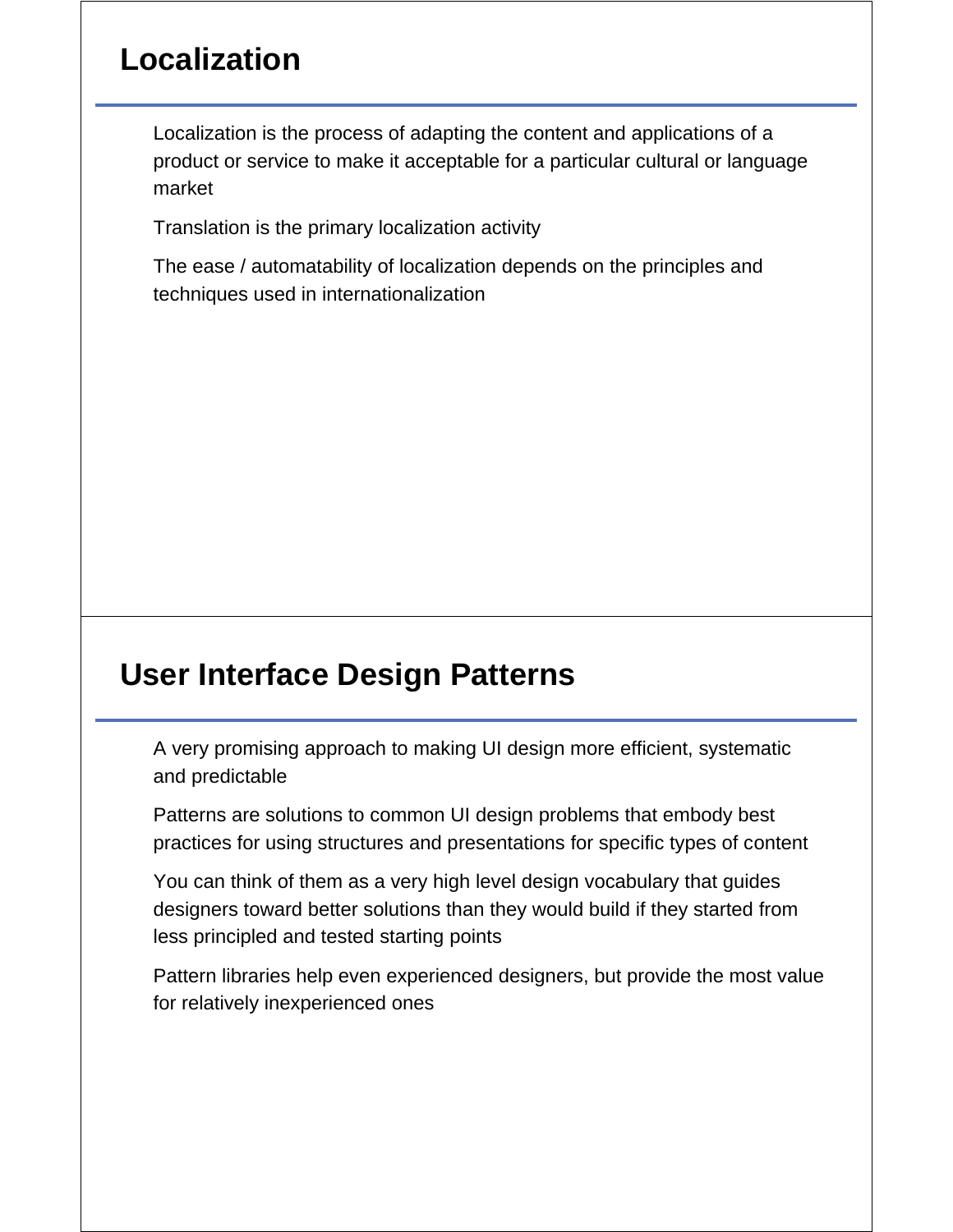# **The UC Berkeley UIDP Project**

| A pattern is a<br>description of a<br>common web design<br>problem and good<br>solutions for that<br>problem. | Horizontal<br>Navigation<br>Related<br>.Information<br>Breadcrumbs<br>Form<br>oo<br>Action<br>Buttons |
|---------------------------------------------------------------------------------------------------------------|-------------------------------------------------------------------------------------------------------|
|                                                                                                               | Developer Resources   How to Use Patterns                                                             |
| <b>Example Patterns</b>                                                                                       |                                                                                                       |
| <b>Breadcrumbs</b>                                                                                            | <b>Navigation Tabs</b>                                                                                |
| The user needs to know how they<br>have gotten to their current location                                      | The user needs to locate information.<br>on a Web site that contains many                             |
|                                                                                                               | categories and a complex hierarchy.                                                                   |
|                                                                                                               | <b>Manufacture in Program was</b>                                                                     |
| Hellol Sign in or register.                                                                                   |                                                                                                       |
| within the Web site or application.<br>Home > Buy > Baby                                                      | <b>Uars</b><br>8 Rail<br><b>Yacaben Ilotels</b><br><b>Cruises</b><br>Illights:<br><b>Home</b>         |
| sk.<br><b>Baby</b>                                                                                            | WE come to ShoapT clots. Since 1986.                                                                  |
| source: www.ebay.com                                                                                          | source: www.cheaptickets.com                                                                          |
| P Search Music                                                                                                | $\times$ fa                                                                                           |
| Oct Every Song.<br><b>Every Day</b>                                                                           | <b>GAMES</b><br>Your Tunes, Your<br>SOFTWARE<br>MUS <sub>C</sub><br>VIDEOS                            |
| You are here: Home Page - Music - Wal-Mart CD Store<br><b>Middle Moon City Council</b>                        | FF 23 FORES<br>JP 23 F=8 HP                                                                           |

#### **The UC Berkeley UIDP Project**

I-School '06: Kelly Snow, Mano Marks, Tim Dennis, David Hong

Target audience is UC Berkeley web developers, most of whom lack time or formal training in UI design

Very systematic and well-documented project to:

- Understand the skills and design practices of intended user community
- Analyze the kinds of applications they build
- Analyze existing pattern collections and "metamodels"
- Develop a methodology for developing patterns
- Develop 21 patterns in 5 categories (forms, information organization, navigation, profile management, and search)
- Design and test the user interface to the pattern repository
- Build and deploy the pattern repository